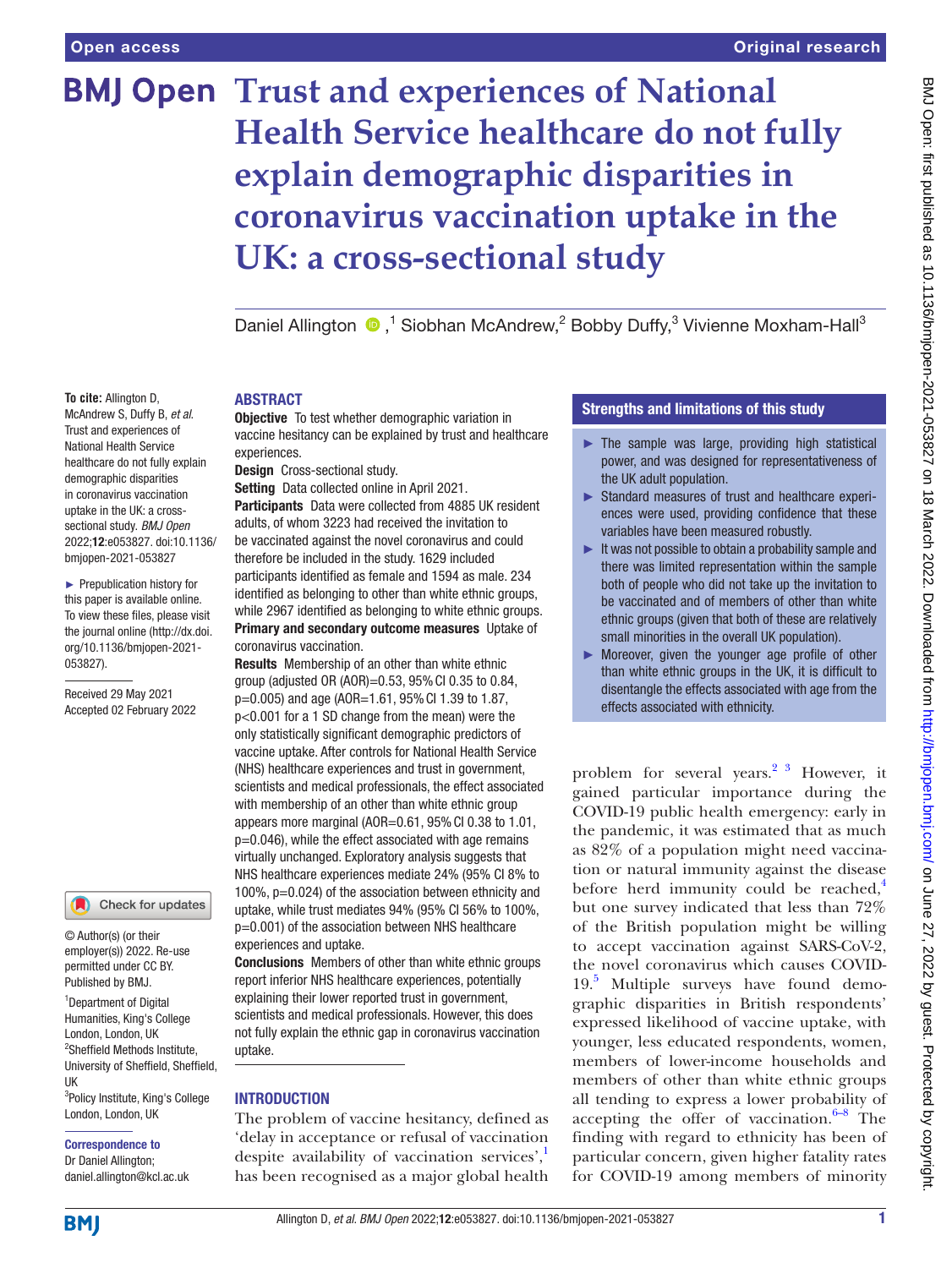ethnic groups.<sup>9</sup> Actual uptake has been far higher than these surveys would have predicted, with one longitudinal study finding that 99% of those who had stated in December 2020 that they would accept vaccination and 86% of those who had stated at the same point that they would not or were unsure stated in February 2021 either that they would accept vaccination or that they had already done so.<sup>10</sup> However, despite this encouraging trend, demographic disparities appeared to persist, $\frac{1}{1}$ although at a reduced level, with youth and membership of other than white ethnic groups now being the strongest predictors of coronavirus vaccine hesitancy uptake in the UK, $^{10}$  $^{10}$  $^{10}$  such that by 13 January 2021, 42.5% of white people aged over 80 but not residents of care homes, but only 20.5% of black people in the same category, had been vaccinated.<sup>12</sup> The potential health consequences of incomplete vaccination coverage were highlighted by the official claim that the majority of people hospitalised as a result of a COVID-19 outbreak in the English town of Bolton were unvaccinated yet eligible to be vaccinated.<sup>13</sup>

The possibility that lower trust in government, scientists and the medical system might lead to reduced coronavirus vaccine uptake among members of minority ethnic communities had already been noted before any survey data had been collected that might serve to test such a hypothesis. $^{14}$  Indeed, many studies have found a relationship between vaccine hesitancy and mistrust in medicine and other relevant institutions, both at the individual level<sup>15–18</sup> and at the national level,<sup>19</sup> with regard to vaccination against other diseases. Evidence now exists to suggest that coronavirus vaccine hesitancy among African Americans may be driven by mistrust in the medical establishment (itself resulting from awareness of past mistreatment and unethical practices on the part of medical professionals and researchers), as well as by perceptions of racism in the political system. $20$  A systematic review of factors potentially explaining coronavirus vaccination uptake within minority ethnic communities in the UK found one study which identified '[l]ogistical and practical barriers, such as the location of vaccine centres and having to use public transport' as a potential driver of lower vaccine uptake rates, six which attributed reduced uptake to 'mistrust including pre-existing lower scientific or medical trust, conspiracy suspicions and attitudes', and four which found that 'people from minority ethnic backgrounds were more likely than White British groups to have received misinformation encouraging them not to have the vaccine'.<sup>[21](#page-9-5)</sup>

Some experts have attributed heightened levels both of coronavirus misinformation and of coronavirus vaccine hesitancy among members of some minority ethnic communities in the UK to mistrust, which they argue is in turn driven by experiences of racism, discrimination and exclusion.<sup>22</sup> As members of minority ethnic groups report lower patient satisfaction and worse healthcare experiences in the  $UK<sup>23</sup>$  $UK<sup>23</sup>$  $UK<sup>23</sup>$  and at an international level appear to suffer from 'higher incidences of healthcare associated infections, dosing errors, [adverse drug events], and

complications resulting from their care',  $24$  it would seem plausible that systematically poorer healthcare experiences may act as a driver of ethnic disparities in coronavirus vaccine uptake, alongside strategic and situational trust. Moreover, it would not appear outside the realms of possibility that some factors potentially accounting for lower vaccine uptake within ethnic minority populations (including lower trust resulting from poor healthcare experiences and awareness of past malpractice) might also be associated with lower rates of vaccine uptake among other groups, potentially including women, young people, less highly educated people and members of low-income households. On the other hand, one UK study has found that '[s]ocio-demographics do not explain vaccine hesitancy to any helpful degree' and that the major predictors of coronavirus vaccine hesitancy are 'excessive mistrust' and a lack of 'positive healthcare experiences'.<sup>[5](#page-8-3)</sup> In context of the urgent need to understand and resolve disparities in vaccine coverage, using both quantitative and qualitative data as appropriate, these findings require interrogation through replication. For example, it might be that demographic variables only fail to explain variation following controls for trust and healthcare experiences because these arguably more proximal variables act to mediate the effects associated with certain demographic variables. Moreover, the use of more standard measures for trust and healthcare experiences would give greater confidence, as would preregistration of hypotheses.

This article reports on a preregistered study designed in order to test for demographic predictors of coronavirus vaccination uptake in the UK, both before and after controls for healthcare experiences and for trust in the principal institutions associated with the UK's coronavirus vaccination programme, that is, govern-ment, scientists and medical professionals.<sup>[25](#page-9-9)</sup> As the UK's vaccination programme is delivered by National Health Service (NHS) bodies in England, Scotland, Wales and Northern Ireland, healthcare experience items focused specifically on the experiences of NHS healthcare. In order to provide the most robust test possible, established instruments have been used to measure both trust and healthcare experiences, rather than the novel measures employed in the study which found demographic vari-ables not to be predictive.<sup>[5](#page-8-3)</sup> Data collection and confirmatory analyses were pre-registered with the Center for Open Science ([osf.io/56txk\)](osf.io/56txk).

# Hypotheses

Given the observations regarding published findings of existing research, the following expectations were formed:

- ► H1. Coronavirus vaccination uptake will be lower among female respondents.
- ► H2. Coronavirus vaccination uptake will be lower among younger respondents.
- ► H3. Coronavirus vaccination uptake will be lower among respondents of other than white ethnic groups.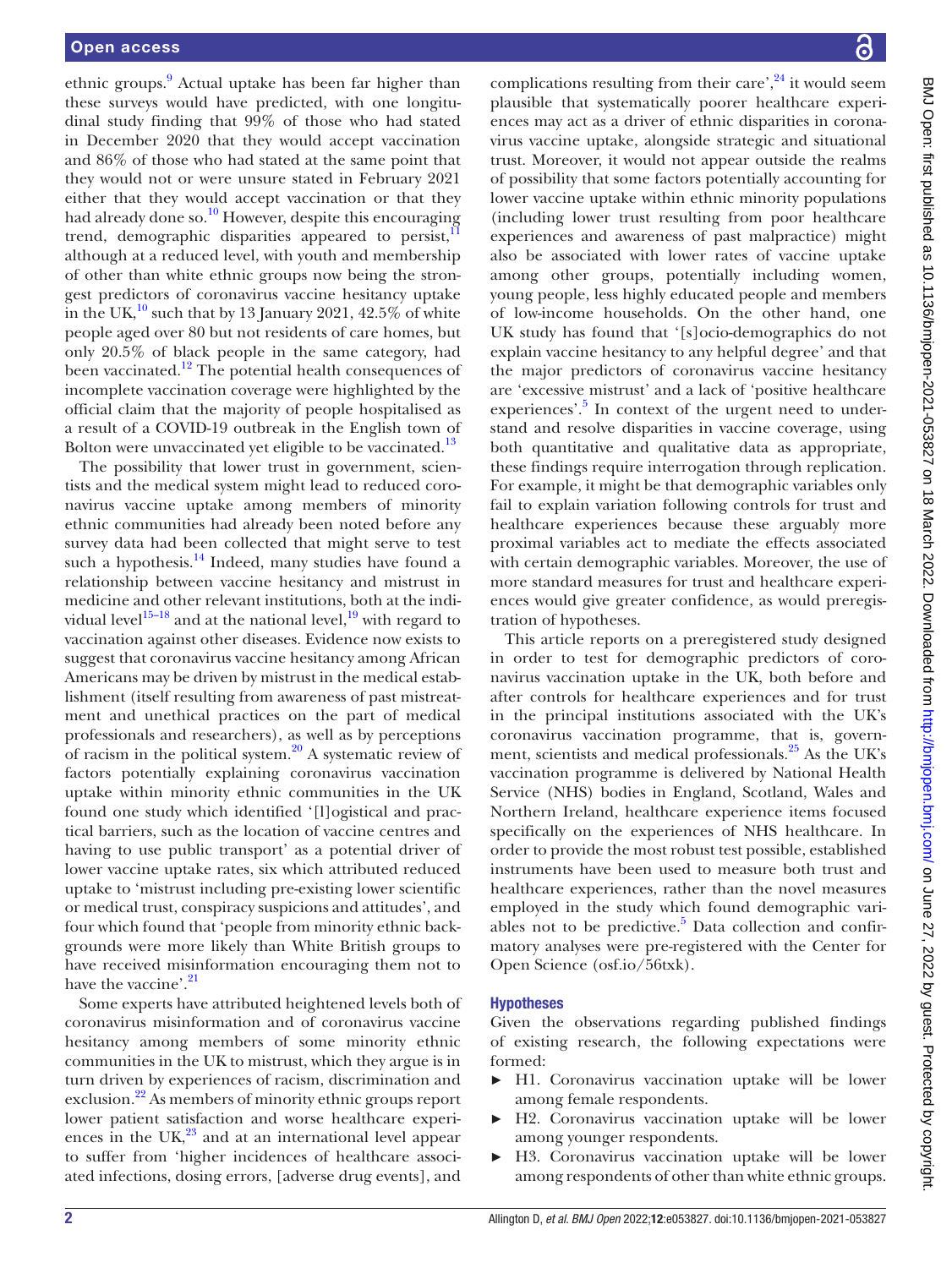- ► H4. Coronavirus vaccination uptake will be lower among less educated respondents.
- ► H5. Coronavirus vaccination uptake will be lower among respondents from lower-income households.
- ► H6. Coronavirus vaccination uptake will be positively associated with trust in government, medical professionals and scientists.
- ► H7. Coronavirus vaccination uptake will be positively associated with positive experiences of healthcare.

# METHODS

# Study design

Trust was measured using Wellcome Global Health Monitor items Q11B, Q11E, Q14A and Q15a. $^{26}$  Experiences of healthcare were measured using items adapted from the Scottish Government Inpatient Experience Survey. $27$  Responses to individual questions were numerically recoded and averaged to provide a single measure of trust and a single measure of experience of NHS healthcare. To facilitate analysis of individual trust and healthcare items, responses to these items were separately dichotomised for use in additional partial models, with the top two levels recoded as true and others recoded as false (this preregistered arbitrary cut-off point being chosen because it could be applied to all necessary variables regardless of how many levels they had).

Education was operationalised as highest qualification received, which was dichotomised in order to distinguish degree-level (and equivalent) qualifications (including undergraduate and postgraduate degrees) from lower levels of qualification, including lack of all formal qualifications. Ethnic group was measured using the categories employed in the 2011 UK census, which were subsequently dichotomised through coding as white or other than white, and household income was measured on an ordinal scale and dichotomised through coding as below median and median or above (for the sample). Dichotomisation of ethnicity has the unfortunate effect of homogenising the experiences of diverse minority groups, but was necessary because of the very small size of all minority groups when considered individually. Gender was measured by asking respondents whether they identified as 'male', 'female' or 'in another way'. As it was anticipated that relatively few respondents would not identify with one or other of the two canonical genders, gender was operationalised as a binary variable by reclassifying both 'male' and 'other' respondents as 'other than female'. This step proved to be unnecessary, as all participants in the sample identified either as male or as female. However, because it had been preregistered, the transformation was retained.

The dependent variable is a dichotomous variable representing the condition of either (a) having been vaccinated against the novel coronavirus (in the event that the respondent has been invited to be vaccinated) or of being about to attend an appointment to be vaccinated (in the event that a respondent was surveyed immediately after being invited to be vaccinated and for that reason

has not been vaccinated yet) or (b) neither being vaccinated nor being about to be vaccinated despite having received an invitation.

All variables were measured through self-report as the questionnaire was completed online.

In calculating indices, missing values were ignored. Cases with missing data in relation to specific variables were excluded from all analyses featuring those variables.

# Data collection

Although there is no longitudinal aspect to the study reported here, the data collection formed part of a longitudinal study in which each wave involves collection both from recontactees and from new participants. Respondents were sampled at random from an Ipsos MORI recruited panel, with prestratification in order to produce representativeness of the UK adult population on age, gender, geographical region and working status. Where representativeness was not achieved, additional respondents were obtained by Ipsos MORI on a quota basis from panels maintained by other data providers. Following standard practice in the British polling industry, no quotas were applied with regard to ethnicity. However, overall proportions of white and other than white respondents within the sample were nonetheless broadly representative of the UK population (see following paragraph). Data were collected from respondents who have not been offered vaccination against the novel coronavirus, but data on these respondents were excluded from this particular study as they could not be used to test hypotheses about vaccine uptake.

Data collection was carried out online by Ipsos MORI. Fieldwork was launched on 1 April 2021 and completed on 16 April 2021. Informed consent was obtained from all participants. Demographic weights were calculated post collection by Ipsos MORI using the random iterative method on the basis of education and geographical region and of gender interlocked with age, National Readership Survey (NRS) social grade and working status. Weights were calculated before exclusion of cases where respondents had not yet been invited to receive coronavirus vaccination, as population margins for invited people specifically are not available. Data were collected from a total of 4885 respondents, of which 1662 were excluded due to not having received the invitation to be vaccinated. [Table](#page-3-0) 1 provides a breakdown of the full sample by ethnicity, using the full range of UK census categories (note that it was possible to refuse consent for collection of data on ethnicity while giving consent to participate in the study as a whole). In comparison with the 2011 census, there was lower representation of the majority ethnic group, that is, white English/Welsh/ Scottish/Northern Irish/British, than in the 2011 census, along with greater representation of individuals of other white background, although these discrepancies might plausibly be attributed to actual population changes in the intervening decade (findings of the 2021 census have not yet been released); other groups are so small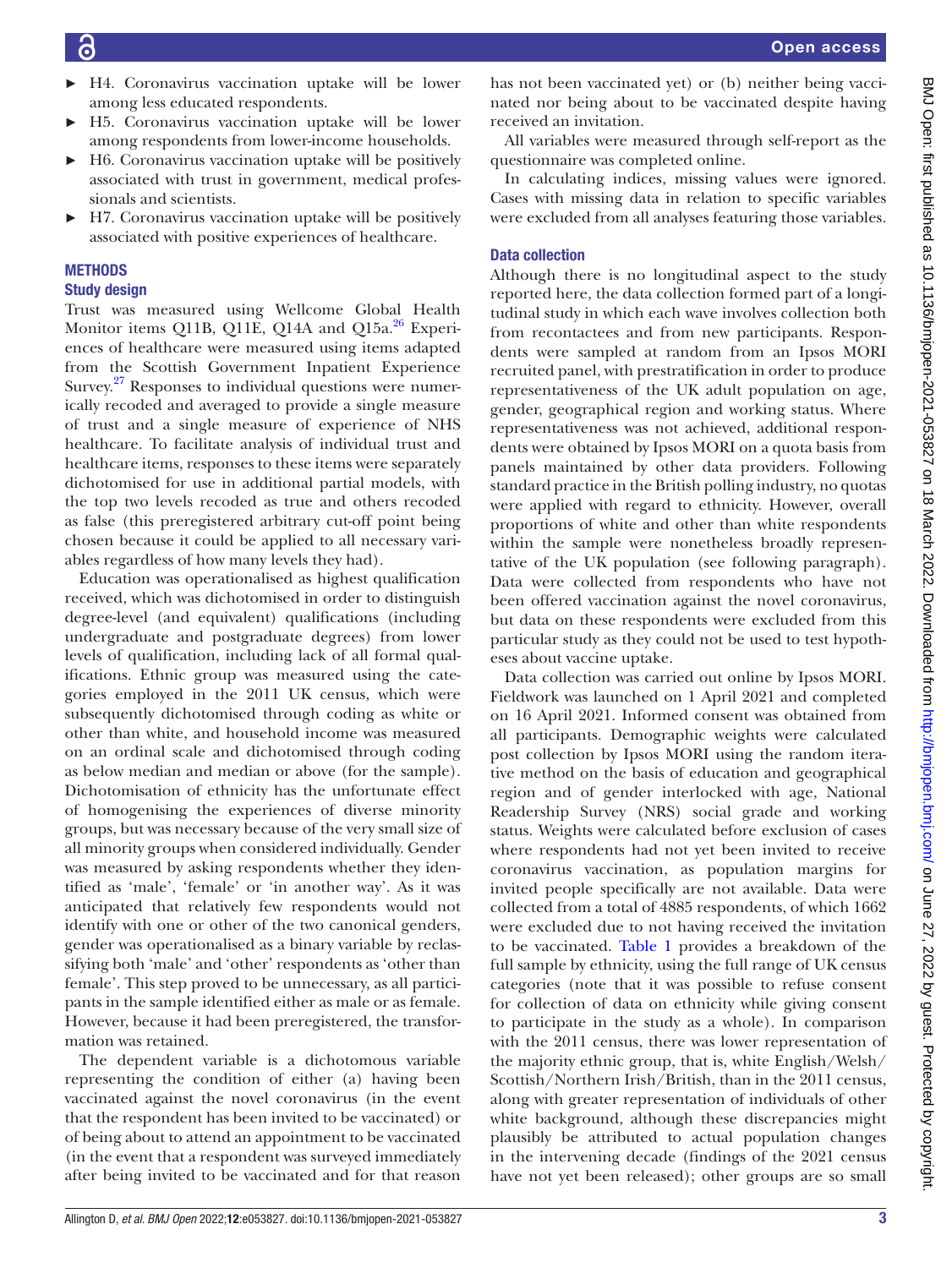<span id="page-3-0"></span>

| Ethnic groups in the full sample<br>Table 1            |      |                |
|--------------------------------------------------------|------|----------------|
| <b>Ethnic group</b>                                    | n    | $\frac{0}{0}$  |
| White English/Welsh/Scottish/Northern<br>Irish/British | 4009 | 82             |
| White Irish                                            | 49   | 1              |
| White Gypsy or Irish Traveller                         | 1    | $\Omega$       |
| Any other white background                             | 319  | 7              |
| White and black Caribbean                              | 22   | 0              |
| White and black African                                | 12   | 0              |
| <b>White and Asian</b>                                 | 32   | $\overline{1}$ |
| Any other mixed/multiple ethnic<br>background          | 22   | 0              |
| Indian                                                 | 78   | $\overline{c}$ |
| Pakistani                                              | 77   | 2              |
| Bangladeshi                                            | 39   | $\overline{1}$ |
| Chinese                                                | 40   | 1              |
| Any other Asian background                             | 22   | $\Omega$       |
| African                                                | 44   | 1              |
| Caribbean                                              | 33   | 1              |
| Any other black/African/Caribbean<br>background        | 9    | 0              |
| Arab                                                   | 9    | $\overline{0}$ |
| Any other ethnic group                                 | 14   | 0              |
| Prefer not to answer                                   | 42   | 1              |
| Consent not granted                                    | 12   | 0              |

that differences in representation are probably not meaningful to discuss (eg, 2% Indian in this sample vs 2.5% in the 2011 census). The number of included cases with missing values for each variable is listed in [table](#page-3-1) 2, with a breakdown by dichotomised ethnicity. This shows that there was a higher rate of missing data for NHS healthcare among white respondents than among other than white respondents, amounting to roughly 3% of included cases in the former case (in large part because the individuals concerned did not use NHS healthcare services), and a higher rate of missing data for vaccine uptake among other than white respondents than among white respondents, amounting to roughly 1% of included cases in the former case.

# Statistical analysis

The sample was treated as equivalent to a random sample for analytic purposes. Hypotheses 1–7 were

tested through creation of binomial logit models with vaccine acceptance as the dependent variable. Of most relevant interest are a partial model using only demographic predictors and the full model featuring demographic predictors and aggregate measures of trust and of experiences of NHS healthcare. Both of these models were preregistered; as explained in the preregistration document, the full model was considered the definitive test of the hypotheses, with the other models provided for information. To further probe the findings of the confirmatory analysis (see below), two further partial models were created without having been preregistered. These included one featuring demographic predictors and aggregate measures of trust only and one featuring demographic predictors and aggregate measures of NHS healthcare only. In order to study the predictiveness of individual items, two further additional preregistered models were created, one featuring demographic predictors and dichotomised responses to trust items as predictors, and the other featuring demographic variables and dichotomised responses to healthcare experience items as predictors, although (as noted above) it was the full model that was considered the definitive test. To further understand the unexpected findings of the confirmatory analyses, mediation analyses were conducted on an exploratory basis using non-parametric bootstrapping with 10000 repetitions in order to test for theoretically plausible mediatory relationships suggested by the finding that certain variables were significantly predictive in partial models but not in the full model. Being developed in response to the findings of the preregistered analyses, these mediation analyses are detailed below. (The unusually high number of repetitions was chosen in order to reduce random variation, despite the increase in demands on computer processing power.) Coefficients for all confirmatory and exploratory analyses are reported both as estimates and as 95% CIs.

# Power analysis

Power analysis confirms that the sample was sufficiently large to detect even very small effects, at least in the preregistered models. Given a sample size of 2773 (ie, the number of observations which were sufficiently complete to be fitted in the full model) and a cut-off of p<0.050 (two-tailed), an association so weak as to reduce the probability of vaccine uptake only from 95% to 91% across the entire range of a predictor variable could be detected with approximately 98% power.

<span id="page-3-1"></span>

| <b>Table 2</b> Included cases with missing values |     |        |               |                                   |     |  |                        |               |
|---------------------------------------------------|-----|--------|---------------|-----------------------------------|-----|--|------------------------|---------------|
|                                                   | Age | Gender | <b>Degree</b> | Other than white Low income Trust |     |  | <b>NHS experiences</b> | <b>Uptake</b> |
| Overall                                           |     |        |               | <sup>22</sup>                     | 305 |  | 124                    | 46            |
| White                                             |     |        |               |                                   | 267 |  | 121                    | 27            |
| Other than white                                  | - 0 |        |               |                                   | 26  |  |                        | 14            |

NHS, National Health Service.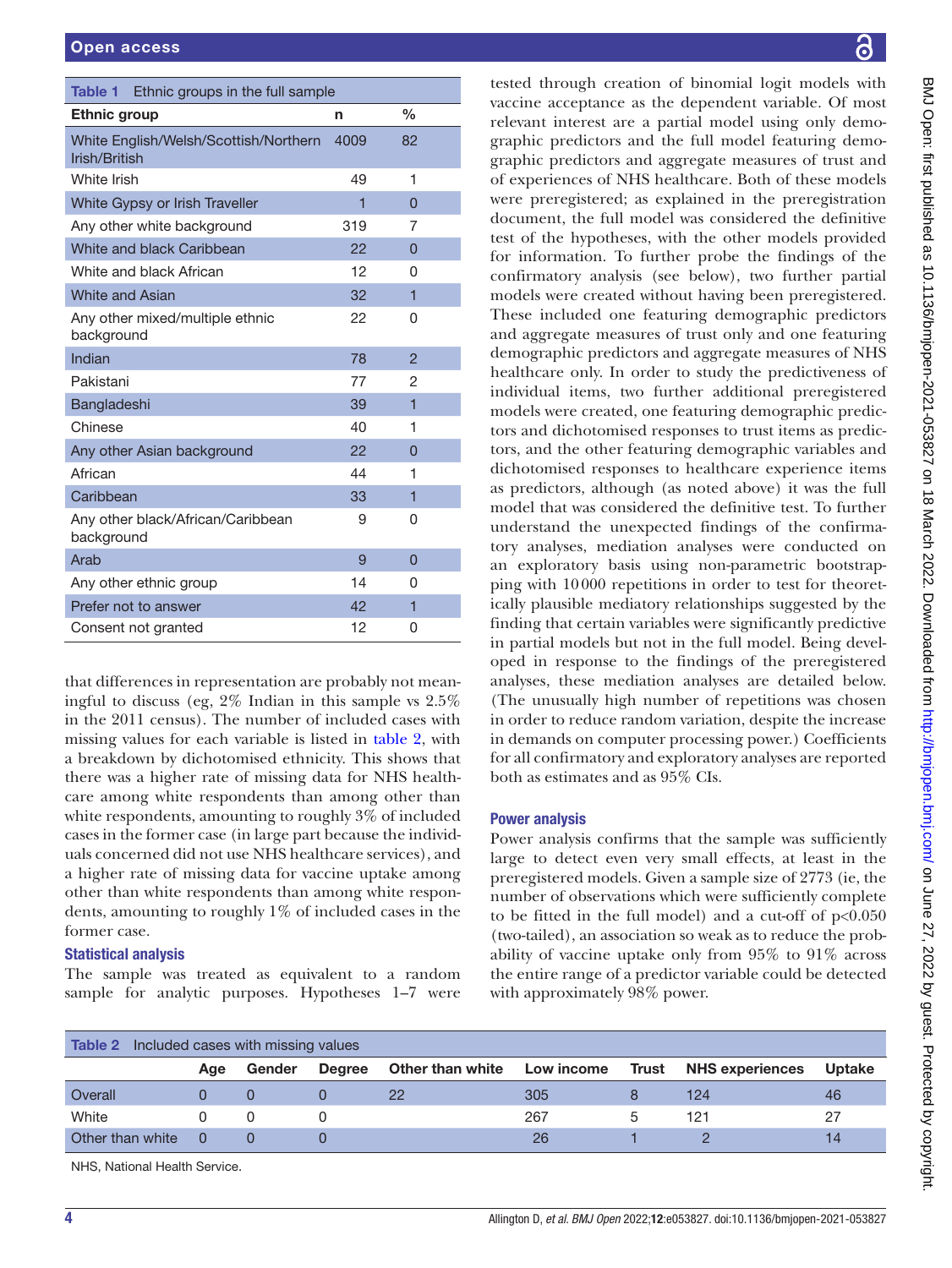<span id="page-4-0"></span>

| <b>Table 3</b><br>Descriptive statistics: demographic variables |      |       |                         |                  |                    |                   |                  |                   |                                         |                |                      |                    |
|-----------------------------------------------------------------|------|-------|-------------------------|------------------|--------------------|-------------------|------------------|-------------------|-----------------------------------------|----------------|----------------------|--------------------|
|                                                                 | Age  |       | Gender<br><b>Degree</b> |                  | Ethnic group*      |                   |                  | Household incomet |                                         |                |                      |                    |
|                                                                 | n    | M     | <b>SD</b>               | Female<br>$(\%)$ | <b>Male</b><br>(%) | <b>Yes</b><br>(%) | No $(\%)$ $(\%)$ | White             | <b>Other</b><br>than<br>white<br>$(\%)$ | Low<br>$(\% )$ | <b>Middle</b><br>(%) | <b>High</b><br>(%) |
| <b>All invited</b>                                              |      |       |                         |                  |                    |                   |                  |                   |                                         |                |                      |                    |
| Raw                                                             | 3223 | 52.00 | 14.64                   | 51               | 49                 | 39                | 61               | 93                | 7                                       | 43             | 19                   | 38                 |
| Weighted                                                        |      | 51.89 | 14.70                   | 51               | 49                 | 28                | 72               | 92                | 8                                       | 44             | 20                   | 37                 |
| Uptake: yes                                                     |      |       |                         |                  |                    |                   |                  |                   |                                         |                |                      |                    |
| Raw                                                             | 2990 | 52.78 | 14.40                   | 51               | 49                 | 40                | 60               | 94                | 6                                       | 43             | 19                   | 38                 |
| Weighted                                                        |      | 52.70 | 14.48                   | 51               | 49                 | 28                | 72               | 93                | 7                                       | 44             | 19                   | 37                 |
| Uptake: no                                                      |      |       |                         |                  |                    |                   |                  |                   |                                         |                |                      |                    |
| Raw                                                             | 187  | 44.10 | 13.83                   | 50               | 50                 | 34                | 66               | 85                | 15                                      | 42             | 23                   | 35                 |
| Weighted                                                        |      | 44.01 | 13.65                   | 49               | 51                 | 24                | 76               | 84                | 16                                      | 42             | 24                   | 33                 |

\*White ethnic groups comprise white British, English, Welsh, Scottish, Northern Irish, Irish, Gypsy or Irish Traveller, and any other white background; other than white ethnic groups comprise all other ethnic categories used in the 2011 UK census, including mixed ethnicities. †Low: £24999 or less; middle (median for included participants): £25 000–£34 999; high: £35000 or more.

#### Patient and public involvement

No patients were involved.

#### **RESULTS**

#### Descriptive statistics and internal reliability

Cronbach's alpha and Guttman's lambda 6 were used to assess internal reliability of indices. The reliability of items used to measure experiences of NHS healthcare was assessed as α=0.88 and  $\lambda$ <sub>6</sub>=0.87, which indicate a high level of internal reliability. The reliability of items used to measure trust was assessed as  $\alpha$ =0.69 and  $\lambda$ <sub>6</sub>=0.66, which would be a suboptimal level of internal reliability for a conventional Likert scale but likely reflects real differences in the level of trust for different institutions (especially given that government trust may be acting at least partly as a proxy for political preference).

[Table](#page-4-0) 3 shows the weighted and unweighted demographic descriptive statistics, first for all included respondents and then for respondents who did and did not accept the invitation to be vaccinated against the novel coronavirus. Although respondents from households with income at or above the median for the sample were treated as a single group for modelling purposes, they are disaggregated here. It will be noted that the percentage of white respondents is higher than in the raw sample. However, this was to be expected as inclusion was limited to individuals who had been offered vaccination in a context where vaccination had been offered in descending order of age and where other than white ethnic groups have a younger age profile.<sup>[28](#page-9-12)</sup> [Table](#page-4-1) 4 shows that this national trend could also be observed among respondents in the current study. It is acknowledged that the number of other than white respondents was small in absolute terms, but it is noted that collection of a larger

number would have required deliberate oversampling (and therefore a less representative sample).

The mean age for respondents who had been invited to be vaccinated yet had not taken up the invitation is just under 9years younger than the mean age for respondents who had been vaccinated. Percentages of male and female respondents in each group are effectively identical. Percentages with low (below median) household income for the sample are effectively identical, but the weighted percentage of respondents with high (above median) household income for the sample is 4 points lower among those who did not accept the invitation to be vaccinated (ie, the proportion was about 0.9 times as high). This suggests that the effect of income may be masked in the confirmatory analysis presented in this article, as dichotomisation by separating low-income households from median-income and high-income households was a preregistered data transformation: a point to which we shall return in the Results section. The weighted percentage of respondents educated to degree level was 4 points lower among those who did not accept the invitation to be vaccinated (ie, it was about 0.9 times as high). The weighted percentage of respondents belonging to other than white ethnic groups was 9 points higher among those who did not accept the invitation to be vaccinated (ie, it was about 2.3 times as high). This is not a large difference: by the time of data collection,

<span id="page-4-1"></span>

| <b>Table 4</b> Age profile of dichotomised ethnic groups among<br>the included respondents |      |       |           |  |  |  |  |
|--------------------------------------------------------------------------------------------|------|-------|-----------|--|--|--|--|
| <b>Ethnicity</b>                                                                           | n    | м     | <b>SD</b> |  |  |  |  |
| White                                                                                      | 2967 | 53.14 | 14.12     |  |  |  |  |
| Other than white                                                                           | 234  | 38.15 | 13.91     |  |  |  |  |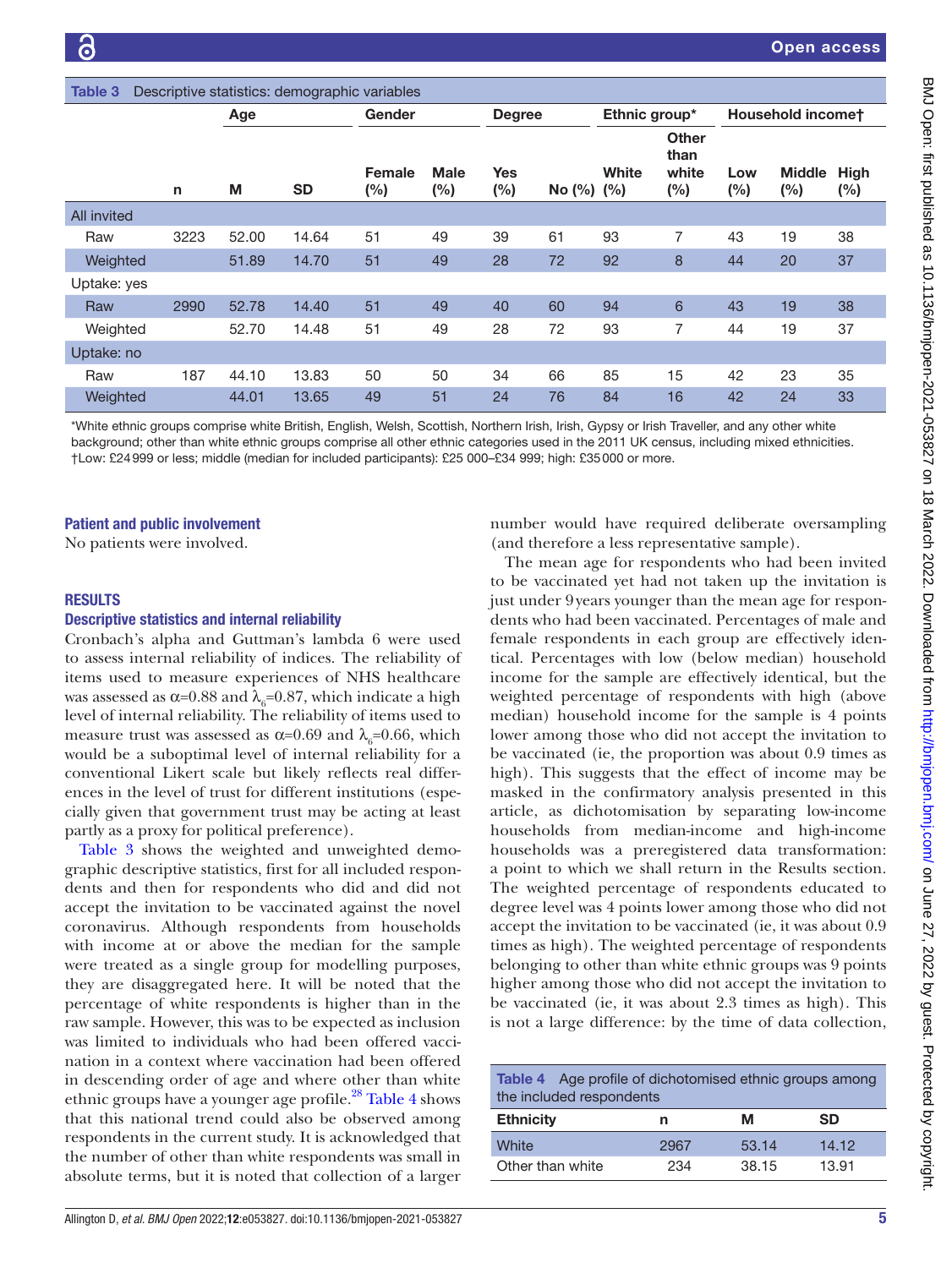<span id="page-5-0"></span>

| <b>Table 5</b> Descriptive statistics: indices |
|------------------------------------------------|
|                                                |

|                               |      |      | <b>NHS experiences Trust</b> |      |           |  |  |  |
|-------------------------------|------|------|------------------------------|------|-----------|--|--|--|
|                               | n    | М    | <b>SD</b>                    | м    | <b>SD</b> |  |  |  |
| All invited                   |      |      |                              |      |           |  |  |  |
| Raw                           | 3223 | 4.06 | 0.71                         | 3.09 | 0.52      |  |  |  |
| Weighted                      |      | 4.05 | 0.71                         | 3.08 | 0.53      |  |  |  |
| Uptake: yes                   |      |      |                              |      |           |  |  |  |
| Raw                           | 2990 | 4.08 | 0.69                         | 3.12 | 0.48      |  |  |  |
| Weighted                      |      | 4.08 | 0.69                         | 3.12 | 0.48      |  |  |  |
| Uptake: no                    |      |      |                              |      |           |  |  |  |
| Raw                           | 187  | 3.70 | 0.92                         | 2.64 | 0.77      |  |  |  |
| Weighted                      |      | 3.69 | 0.94                         | 2.64 | 0.78      |  |  |  |
| NHS, National Health Service. |      |      |                              |      |           |  |  |  |

94% and 87% of invited members of white and other than white ethnic groups within the sample who had received the invitation to be vaccinated had taken it up, which imply that the great majority of the members of all ethnic groups had done so. However, it is consistent with the observation, discussed above, that uptake rates have been lower among members of other than white ethnic groups.

[Table](#page-5-0) 5 shows the weighted and unweighted indices of trust and NHS healthcare experiences, first for the whole sample and then for respondents who did and did not accept the invitation to be vaccinated against the novel coronavirus. The mean scores for members of the latter group were lower on both indices. [Table](#page-5-1) 6 shows the unweighted product-moment correlations between all pairs of variables. There was a strong correlation between indices of trust and NHS healthcare experiences (r=0.47), but NHS healthcare experiences were less strongly correlated with vaccine uptake (r=0.13) than trust was (r=0.22), while trust was less strongly correlated with membership of an other than white ethnic group (r=−0.08) than NHS healthcare experiences were (r=−0.13). Age was negatively correlated with membership of an other than white ethnic group (r=−0.27) and with degree-level education (r=−0.09), but positively correlated with membership of a low-income household  $(r=0.11)$  and with vaccination uptake  $(r=0.14)$ .

# Confirmatory analysis

[Table](#page-6-0) 7 presents the adjusted OR (AOR) with 95% CI for dichotomous variables (female gender, membership of an other than white ethnic group, membership of a lowincome household, and education to undergraduate or postgraduate degree level) and for increases of 1 SD in numeric variables (ie, age and the indices for trust and NHS healthcare experiences). Age (AOR=1.61, 95% CI 1.39 to 1.87, p<0.001) and membership of an other than white ethnic group (AOR=0.53, 95%CI 0.35 to 0.84, p=0.005) were the only statistically significant predictors in the purely demographic model. Thus, the null hypothesis can be rejected with regard to H2 and H3, but not with regard to H1, H4 and H5.

Controlling for indices of trust and of NHS healthcare experiences diminishes the effect associated with membership of an other than white ethnic group from AOR=0.53 (95%CI 0.35 to 0.84, p=0.005) to AOR=0.61  $(95\% \text{ CI } 0.38 \text{ to } 1.01, \text{ p=0.046}).$  This suggests that some of the effect associated with ethnicity may be mediated by one or both of these additional variables. However, the same cannot be said for age. Indeed, the null hypothesis can only be rejected for H3 with regard to this model at p<0.050, but the coefficient and p value relevant to H2 are virtually unchanged relative to the demographic-only model. Moreover, while there was a significant effect associated with trust in the full model (AOR=2.02, 95%CI 1.72 to 2.37, p<0.001), there was no effect associated with NHS healthcare experiences (AOR=1.02, 95% CI 0.86 to 1.2, p=0.820). Thus, the null hypothesis can be rejected with regard to H6, but not with regard to H7.

This finding would appear to be in contradiction to the published claim that vaccine hesitancy is largely explained by trust alongside healthcare experiences and that demographic predictors have little importance. Partial models excluding trust or healthcare experiences are also presented in [table](#page-6-0) 7. As the effect associated with NHS healthcare experiences in the partial model excluding trust is very highly significant (AOR=1.46, 95%CI 1.27 to

<span id="page-5-1"></span>

| Key variables: bivariate correlations<br>Table 6 |         |              |         |         |         |         |         |         |
|--------------------------------------------------|---------|--------------|---------|---------|---------|---------|---------|---------|
|                                                  |         | $\mathbf{2}$ | 3       | 4       | 5       | 6       |         | 8       |
| 1. Age                                           |         | $-0.01$      | $-0.27$ | 0.11    | $-0.09$ | 0.10    | 0.06    | 0.14    |
| 2. Female                                        | $-0.01$ |              | $-0.04$ | 0.05    | 0.05    | 0.01    | 0.05    | 0.00    |
| 3. Other than white                              | $-0.27$ | $-0.04$      |         | $-0.01$ | 0.03    | $-0.13$ | $-0.08$ | $-0.08$ |
| 4. Low income                                    | 0.11    | 0.05         | $-0.01$ |         | $-0.21$ | $-0.03$ | $-0.06$ | 0.00    |
| 5. Degree                                        | $-0.09$ | 0.05         | 0.03    | $-0.21$ |         | 0.04    | 0.04    | 0.03    |
| 6. NHS experiences                               | 0.10    | 0.01         | $-0.13$ | $-0.03$ | 0.04    |         | 0.47    | 0.13    |
| 7. Trust                                         | 0.06    | 0.05         | $-0.08$ | $-0.06$ | 0.04    | 0.47    |         | 0.22    |
| 8. Uptake                                        | 0.14    | 0.00         | $-0.08$ | 0.00    | 0.03    | 0.13    | 0.22    |         |
| NIHS National Health Senrice                     |         |              |         |         |         |         |         |         |

NHS, National Health Service.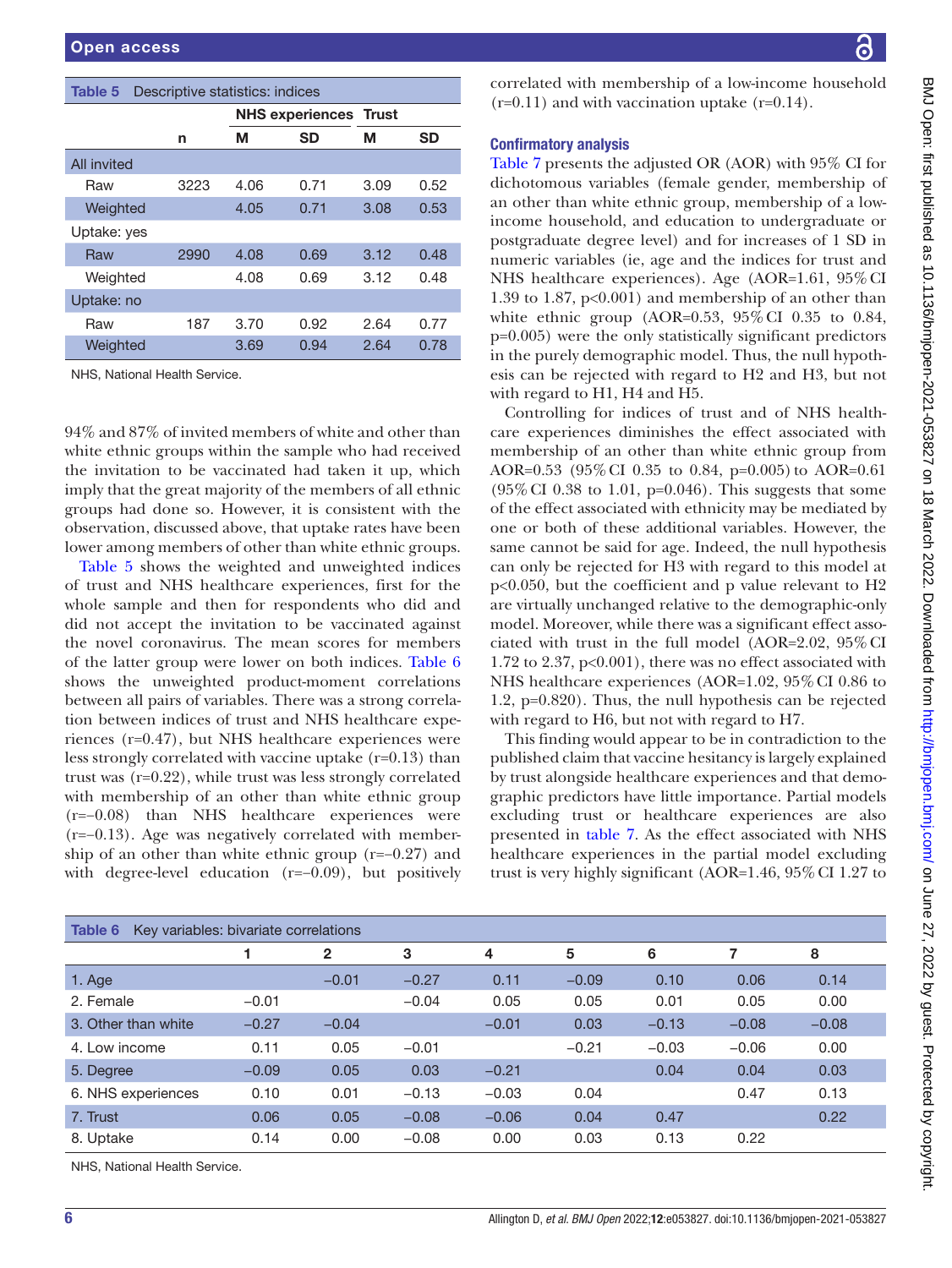<span id="page-6-0"></span>

| Partial models and full model<br>Table 7 |      |      |       |           |  |  |  |  |
|------------------------------------------|------|------|-------|-----------|--|--|--|--|
|                                          | AOR  | 2.5% | 97.5% | P value   |  |  |  |  |
| Demographics only                        |      |      |       |           |  |  |  |  |
| Age                                      | 1.61 | 1.39 | 1.87  | $<$ 0.001 |  |  |  |  |
| Female                                   | 0.96 | 0.71 | 1.30  | 0.808     |  |  |  |  |
| Other than white                         | 0.53 | 0.35 | 0.84  | 0.005     |  |  |  |  |
| Low income                               | 1.02 | 0.75 | 1.40  | 0.883     |  |  |  |  |
| Degree                                   | 1.30 | 0.92 | 1.87  | 0.140     |  |  |  |  |
| <b>NHS experiences</b>                   |      |      |       |           |  |  |  |  |
| Age                                      | 1.56 | 1.34 | 1.83  | < 0.001   |  |  |  |  |
| Female                                   | 0.98 | 0.71 | 1.34  | 0.882     |  |  |  |  |
| Other than white                         | 0.65 | 0.41 | 1.04  | 0.064     |  |  |  |  |
| Low income                               | 1.09 | 0.79 | 1.51  | 0.591     |  |  |  |  |
| Degree                                   | 1.29 | 0.91 | 1.87  | 0.167     |  |  |  |  |
| <b>NHS</b> experiences                   | 1.46 | 1.27 | 1.67  | < 0.001   |  |  |  |  |
| <b>Trust</b>                             |      |      |       |           |  |  |  |  |
| Age                                      | 1.57 | 1.34 | 1.85  | < 0.001   |  |  |  |  |
| Female                                   | 0.89 | 0.65 | 1.23  | 0.490     |  |  |  |  |
| Other than white                         | 0.61 | 0.39 | 0.98  | 0.037     |  |  |  |  |
| Low income                               | 1.12 | 0.81 | 1.56  | 0.491     |  |  |  |  |
| Degree                                   | 1.18 | 0.82 | 1.71  | 0.380     |  |  |  |  |
| Trust                                    | 2.06 | 1.80 | 2.36  | < 0.001   |  |  |  |  |
| <b>Full model</b>                        |      |      |       |           |  |  |  |  |
| Age                                      | 1.57 | 1.33 | 1.86  | < 0.001   |  |  |  |  |
| Female                                   | 0.92 | 0.66 | 1.28  | 0.615     |  |  |  |  |
| Other than white                         | 0.61 | 0.38 | 1.01  | 0.046     |  |  |  |  |
| Low income                               | 1.16 | 0.83 | 1.63  | 0.379     |  |  |  |  |
| Degree                                   | 1.22 | 0.84 | 1.80  | 0.297     |  |  |  |  |
| <b>NHS</b> experiences                   | 1.02 | 0.86 | 1.20  | 0.820     |  |  |  |  |
| Trust                                    | 2.02 | 1.72 | 2.37  | < 0.001   |  |  |  |  |

AOR, adjusted OR; NHS, National Health Service.

1.67, p<0.001), although lower than the effect associated with trust in the partial model excluding NHS healthcare experiences (AOR=2.06, 95%CI 1.8 to 2.36, p<0.001; AOR=2.06, 95% CI 1.8 to 2.36, p<0.001), it seems plausible that the effect of NHS healthcare experiences on uptake may be mediated by trust: a possibility to which we shall return in the exploratory analysis presented in the following subsection.

[Table](#page-6-1) 8 presents the AOR with 95% CI for increases of 1 SD in age and for dichotomous variables, including dichotomised trust and NHS healthcare items as individual predictors. Examination of coefficients associated with these items facilitates assessment of their individual predictive contribution. All effects associated with trust items are statistically significant, especially those associated with trust in medical professionals (AOR=2.81,  $95\%$  CI 1.74 to 4.49, p<0.001) and with scientists working in the private sector (AOR=1.94, 95%CI 1.34 to 2.78,

<span id="page-6-1"></span>Table 8 Individual trust and NHS healthcare experience items (dichotomised)

|                                                                                | <b>AOR</b> | 2.5% | 97.5% | P value |
|--------------------------------------------------------------------------------|------------|------|-------|---------|
| <b>NHS</b> experiences                                                         |            |      |       |         |
| Age                                                                            | 1.51       | 1.30 | 1.77  | < 0.001 |
| Female                                                                         | 0.91       | 0.67 | 1.24  | 0.556   |
| Other than white                                                               | 0.64       | 0.41 | 1.01  | 0.049   |
| Low income                                                                     | 1.03       | 0.75 | 1.41  | 0.848   |
| Degree                                                                         | 1.24       | 0.88 | 1.79  | 0.226   |
| Respect                                                                        | 0.99       | 0.61 | 1.59  | 0.967   |
| Care                                                                           | 1.17       | 0.72 | 1.89  | 0.513   |
| <b>Needs</b>                                                                   | 1.45       | 0.96 | 2.18  | 0.077   |
| <b>Trust staff</b>                                                             | 1.62       | 1.01 | 2.58  | 0.045   |
| <b>Understand</b>                                                              | 1.37       | 0.89 | 2.11  | 0.148   |
| Spiritual                                                                      | 0.76       | 0.54 | 1.07  | 0.113   |
| <b>Trust</b>                                                                   |            |      |       |         |
| Age                                                                            | 1.52       | 1.30 | 1.78  | < 0.001 |
| Female                                                                         | 0.91       | 0.67 | 1.24  | 0.552   |
| Other than white                                                               | 0.68       | 0.43 | 1.09  | 0.097   |
| Low income                                                                     | 1.12       | 0.82 | 1.54  | 0.487   |
| Degree                                                                         | 1.20       | 0.84 | 1.72  | 0.322   |
| <b>Trust UK</b><br>government                                                  | 1.48       | 1.07 | 2.07  | 0.021   |
| <b>Trust scientists</b><br>working at<br>universities in the<br><b>UK</b>      | 1.77       | 1.12 | 2.77  | 0.013   |
| <b>Trust scientists</b><br>working at private<br>companies in the<br><b>UK</b> | 1.94       | 1.34 | 2.78  | < 0.001 |
| <b>Trust medics</b>                                                            | 2.81       | 1.74 | 4.49  | < 0.001 |
|                                                                                |            |      |       |         |

AOR, adjusted OR; NHS, National Health Service.

p<0.001). Thus, high trust in any of the institutions mentioned was associated with increased likelihood of uptake, even after controlling for level of trust in all the others, plus demographic variables. Interestingly, the only significant effect associated with an individual NHS healthcare experience item after controlling for all the other items and for demographic variables was that associated with having felt able to trust the staff (AOR=1.62, 95%CI 1.01 to 2.58, p=0.045). In relation to these models, the null hypothesis is still rejected with regard to H6 and may be partially rejected with regard to H7.

# Exploratory analysis

The above findings were suggestive of theoretically plausible mediated associations, that is, that experiences of NHS healthcare might be indirectly associated with uptake via trust, that ethnicity might be indirectly associated with trust via experiences of NHS healthcare, and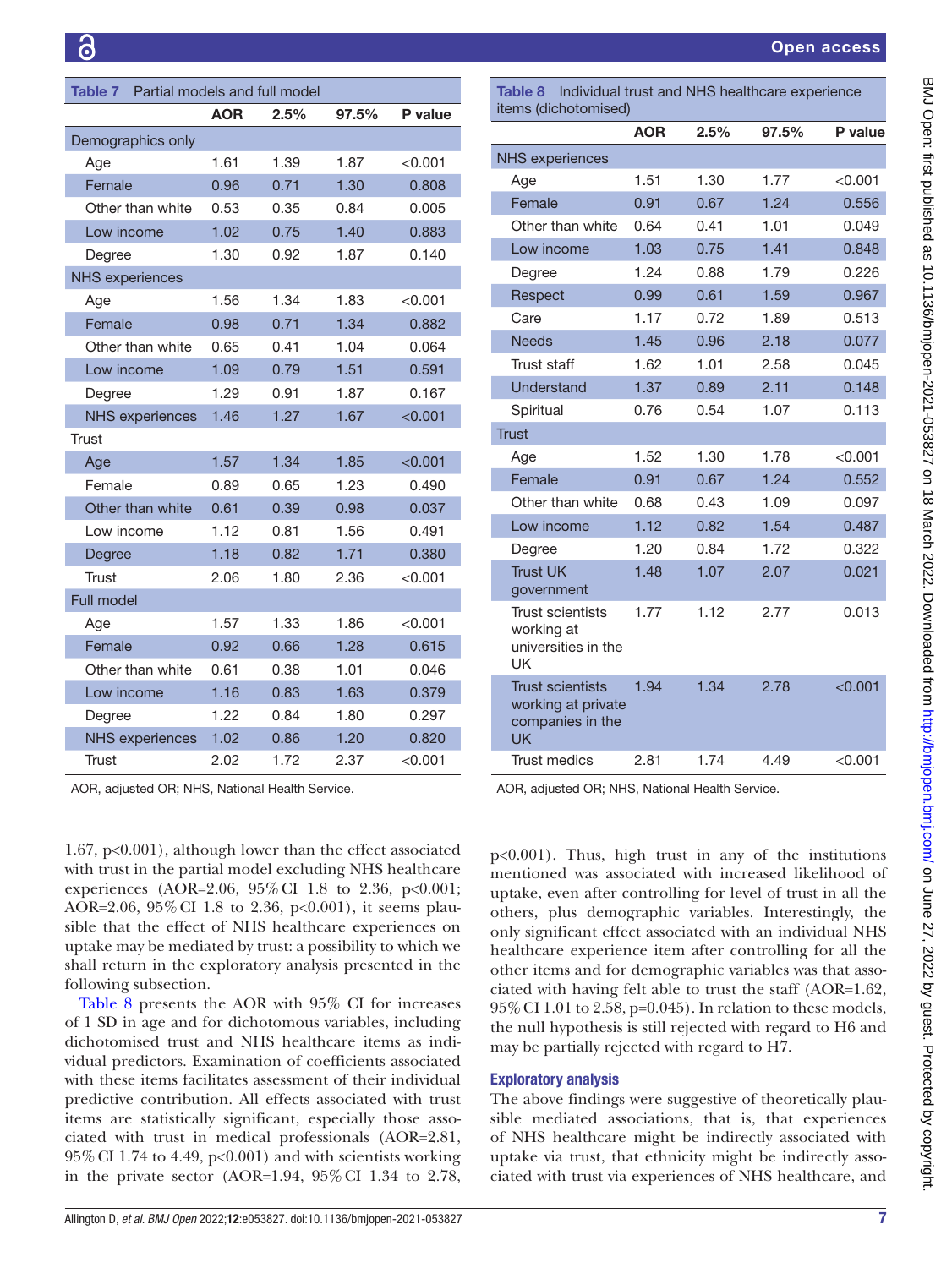#### Open access

that ethnicity might therefore be indirectly associated with uptake via both of the aforementioned. For this reason, additional mediation analyses were carried out on an exploratory basis (ie, without having been preregistered). All of these analyses involved the same demographic controls used in the confirmatory analyses.

There were three findings, here reported in relation to linear models with standardised predictor and outcome variables. First, the relationship between membership of an other than white ethnic group and trust appears to be 100% (95% CI 48% to 100%, p=0.040) mediated by NHS healthcare experiences. Second, the relationship between NHS healthcare experiences and uptake appears to be 94% (95% CI 56% to 100%, p<0.001) mediated via trust. Third, the association between membership of an other than white ethnic group and uptake appears to be 24% (95% CI 8% to 100%, p=0.024) mediated via NHS healthcare experiences (trust was not included in this model, given the second finding). This mediating effect may plausibly be taken to account for the reduction in the effect associated with ethnicity between the demographiconly model and the full confirmatory model.

While these findings are exploratory rather than confirmatory, they add weight to the above interpretation of the confirmatory findings. On the one hand, they suggest that positive experiences of NHS healthcare may be associated with higher vaccine uptake largely for the reason that they have a positive relationship with trust in relevant institutions, and that membership of an other than white ethnic group is associated with lower trust in those same institutions for the reason that experiences of NHS healthcare are less positive among members of such groups. On the other hand, the findings also suggest that these intermediary relationships can only account for some of the association between ethnicity and vaccine uptake. Most of the associations remain unexplained, as does the association between age and uptake.

#### **DISCUSSION**

The finding that female gender, below degree-level education and below median income do not predict uptake contradicts several studies which measured vaccine hesitancy before the UK vaccination campaign had got underway. $6-8$  10 This discrepancy may be interpreted in terms of an attitude change potentially attributable to public health communication, word-of-mouth discussion of the coronavirus vaccination itself or many other sources (although it is also possible that members of certain groups simply underestimated their own likelihood of accepting vaccination).

The finding that age and ethnicity do, however, predict uptake even after controls for trust and NHS healthcare experiences is in contradiction to the earlier finding that vaccine hesitancy is largely explained by mistrust and poor experiences of healthcare, to such an extent that demographic variables are not predictive once those more prox-imal variables are controlled for.<sup>[5](#page-8-3)</sup> Non-replication of that finding might be accounted for by the timeframe (data collected after the vaccination programme had begun), outcome measure (actual uptake rather than expected uptake), predictor measures (those used here both for trust and for healthcare experiences were more standard) or analytic approach (preregistered models rather than exploratory modelling). Age is here found to remain a powerful predictor of uptake even after those controls and ethnicity is also found to predict uptake, although this effect appears weaker after the same controls. The finding that age is positively associated with uptake replicates an earlier large cohort study<sup>10</sup> and is consistent with several studies which have found a negative association between age and coronavirus vaccine hesitancy. $6-8$  The reduction in strength of association for ethnicity following controls appears to be the result of mediation by NHS healthcare experiences, via trust in the institutions involved in developing and delivering the vaccine, which provides support for the argument that lower vaccine uptake in ethnic minority populations might be driven via lower trust resulting from worse healthcare experiences.<sup>[22](#page-9-6)</sup> However, the mediation effect is small, appearing to account only for about a quarter of the variation in uptake which was found to be associated with ethnicity in the demographiconly model. To summarise, this study finds evidence that uptake of coronavirus vaccination is lower among members of other than white ethnic groups, that NHS healthcare experiences have a relationship with vaccine uptake that is mediated by trust, and that the lower trust in medics, scientists and government among members of other than white ethnic groups is mediated by their worse experiences of NHS healthcare. However, it does not find evidence that worse healthcare experiences or lower trust can explain more than a small part of the ethnicity gap in coronavirus vaccine uptake.

This finding (or non-finding) suggests that lower rates of vaccination uptake among members of other than white ethnic groups are likely to have drivers other than or in addition to mistrust in medical, scientific and other authorities and to negative experiences of healthcare. Experiences of healthcare explain little or no variation in uptake beyond that which is explained by trust, their association with uptake being almost entirely mediated by the latter. In some ways, this is encouraging: had the effect associated with ethnicity been found to be entirely explicable in terms of worse experiences of healthcare, then prospects of reducing it in the short term—and especially under pandemic conditions—would appear very bleak. However, the fact that so much variance remains unexplained is in itself a cause for concern and highlights the urgent need for further research to test the mediating role of other variables, alongside qualitative research aiming to uncover the detailed mechanisms by which ethnicity and other demographic variables might be related to uptake. Possible candidate mediators involve access barriers with regard to coronavirus vaccination services,<sup>[22](#page-9-6)</sup> as well as sources of information, conspiracy beliefs about the novel coronavirus and attitudes towards vaccination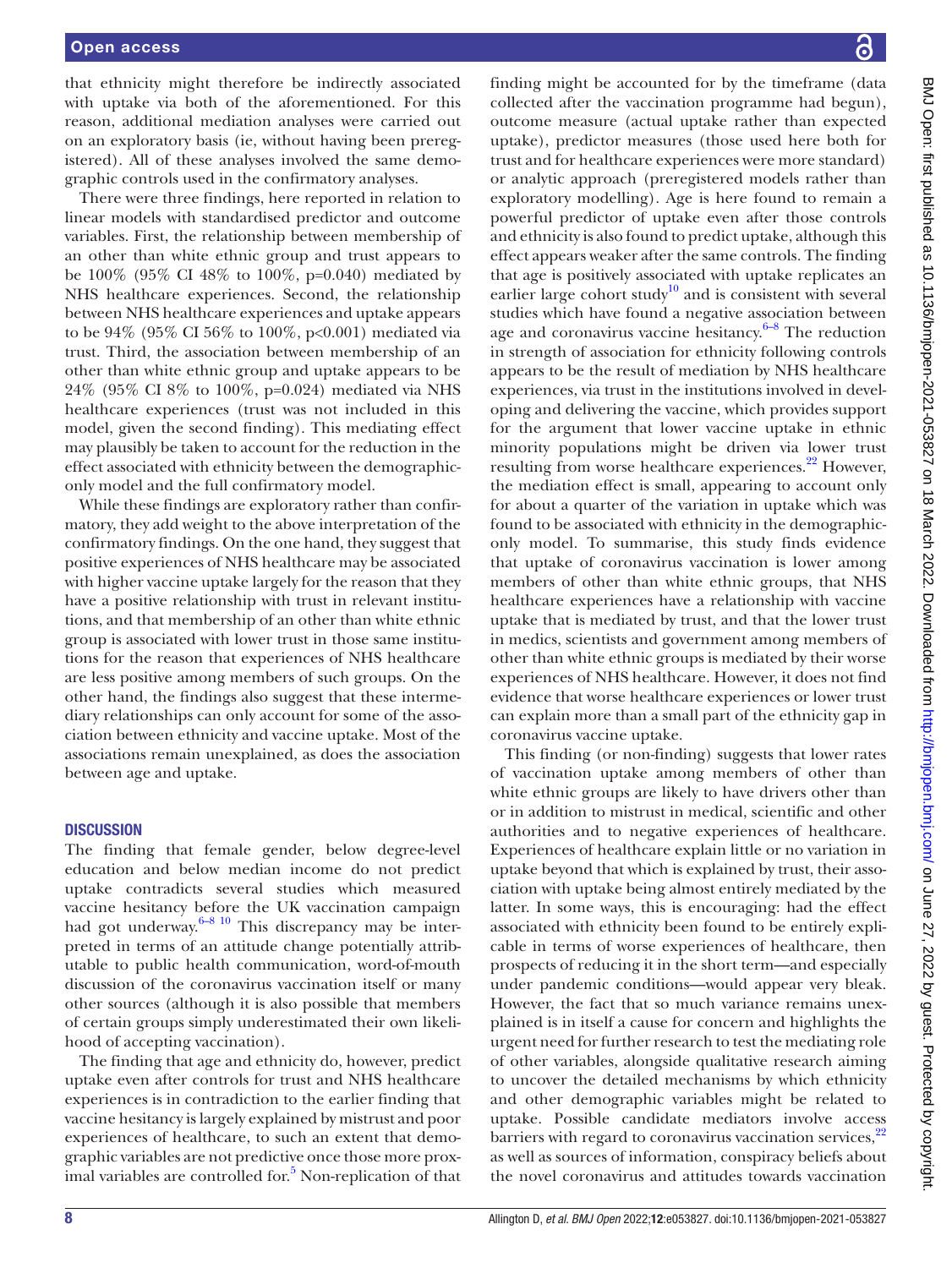in general.<sup>[8](#page-8-9)</sup> Moreover, the finding that ethnic disparities in trust—a vital component in public health—could be so closely related to poorer reported experiences of NHS healthcare should serve as a reminder of the very real problem of ethnic disparities in healthcare experiences and outcomes, whether those disparities can be assumed to have a population-level impact on coronavirus vaccine uptake or not.

#### Limitations of this study

This study relies on self-report data collected and as such it is dependent both on respondents' candour and on their recall. Also, while much effort has been made to produce a representative sample, it was not possible to obtain a probability sample. Moreover, as noted above, the focus on low income as a predictor (to which the researchers were committed by the preregistration document) may have concealed the importance of high income as a predictor. In addition, the data collected here provide no basis on which to ascertain whether the effect associated with age reflects a genuine tendency towards lower uptake or rather results simply from the UK's vaccination schedule: because older people were invited first, they will have had more time in which to be vaccinated (although as noted above, other studies have found a negative association between age and vaccine hesitancy). Lastly, while the researchers were working with a relatively large sample, it included only 187 individuals who did not take up the invitation to be vaccinated and only 234 members of other than white ethnic groups. Given that any effects associated with ethnicity must be disentangled from those associated with age, which in this context functions as a confound (both because age had a stronger association with uptake than ethnicity and because members of other than white ethnic groups were on average younger than members of white ethnic groups in the sample, as in the wider UK population), special caution must therefore be exercised in interpreting the results presented here. Further study of relationships such as those focused on in this study, for example looking for variables that might mediate the relationship between age and uptake or that might explain the currently unexplained majority of the relationship between ethnicity and uptake, might therefore benefit either from an even larger sample or from deliberate oversampling of individuals who have not taken up the invitation to be vaccinated and perhaps also of members of specific demographic groups.

#### Technical note

The analysis presented here was carried out using R V.4.0.5, $29$  with use of the following packages: psych V.2.1.3 $30$  for calculation of internal reliability of scales, Hmisc V.4.5.0 $31$  for calculation of weighted SD, BBmisc V.1.11 $^{32}$  for standardisation of numeric variables, mediation V.4.5.0<sup>33</sup> for mediation analysis and WebPower V.0.6<sup>34</sup> for power analysis.

Contributors DA, SM, BD and VM-H were jointly responsible for the design of the data collection instrument. DA planned, preregistered and executed the analysis presented here, and wrote this article together with SM, who has overall leadership of the project within which this research took place. Revisions of the article following peer review were implemented by DA, who is also responsible for the overall content as the guarantor.

Funding This research was supported by the Economic and Social Research Council (ES/V 015494/1).

Competing interests None declared.

Patient and public involvement Patients and/or the public were not involved in the design, or conduct, or reporting, or dissemination plans of this research.

Patient consent for publication Not required.

Ethics approval This study involves human participants and was approved by King's College London Ethics Committee (MRA-20/21-21420). Participants gave informed consent to participate in the study before taking part.

Provenance and peer review Not commissioned; externally peer reviewed.

Data availability statement Data are available upon reasonable request. Data will be made available following the conclusion of the project's period of funding.

Open access This is an open access article distributed in accordance with the Creative Commons Attribution 4.0 Unported (CC BY 4.0) license, which permits others to copy, redistribute, remix, transform and build upon this work for any purpose, provided the original work is properly cited, a link to the licence is given, and indication of whether changes were made. See: [https://creativecommons.org/](https://creativecommons.org/licenses/by/4.0/) [licenses/by/4.0/](https://creativecommons.org/licenses/by/4.0/).

#### ORCID iD

Daniel Allington <http://orcid.org/0000-0002-5378-0552>

#### <span id="page-8-0"></span>REFERENCES

- 1 MacDonald NE, SAGE Working Group on Vaccine Hesitancy. Vaccine hesitancy: definition, scope and determinants. *[Vaccine](http://dx.doi.org/10.1016/j.vaccine.2015.04.036)* 2015;33:4161–4.
- <span id="page-8-1"></span>2 Dubé E, Gagnon D, Nickels E, *et al*. Mapping vaccine hesitancy— Country-specific characteristics of a global phenomenon. *[Vaccine](http://dx.doi.org/10.1016/j.vaccine.2014.09.039)* 2014;32:6649–54.
- 3 WHO. Ten threats to global health in 2019. World health organisation, 2019. Available: [https://www.who.int/news-room/spotlight/ten](https://www.who.int/news-room/spotlight/ten-threats-to-global-health-in-2019)[threats-to-global-health-in-2019](https://www.who.int/news-room/spotlight/ten-threats-to-global-health-in-2019)
- <span id="page-8-2"></span>4 Sanche S, Lin YT, Xu C, *et al*. High contagiousness and rapid spread of severe acute respiratory syndrome coronavirus 2. *[Emerg Infect Dis](http://dx.doi.org/10.3201/eid2607.200282)* 2020;26:1470–7.
- <span id="page-8-3"></span>5 Freeman D, Loe BS, Chadwick A, *et al*. COVID-19 vaccine hesitancy in the UK: the Oxford coronavirus explanations, attitudes, and narratives survey (Oceans) II. *[Psychol Med](http://dx.doi.org/10.1017/S0033291720005188)* 2020;358:1–15.
- <span id="page-8-4"></span>6 Callaghan T, Moghtaderi A, Lueck JA, *et al*. Correlates and disparities of intention to vaccinate against COVID-19. *[Soc Sci Med](http://dx.doi.org/10.1016/j.socscimed.2020.113638)* 2021;272:113638.
- 7 Allington D, McAndrew S, Moxham-Hall VL, *et al*. Media usage predicts intention to be vaccinated against SARS-CoV-2 in the US and the UK. *[Vaccine](http://dx.doi.org/10.1016/j.vaccine.2021.02.054)* 2021;39:2595–603.
- <span id="page-8-9"></span>8 Allington D, McAndrew S, Moxham-Hall V, *et al*. Coronavirus conspiracy suspicions, general vaccine attitudes, trust and coronavirus information source as predictors of vaccine hesitancy among UK residents during the COVID-19 pandemic. *[Psychol Med](http://dx.doi.org/10.1017/S0033291721001434)* 2021;26:1–12.
- <span id="page-8-5"></span>9 ONS. *Updating ethnic contrasts in deaths involving the coronavirus (COVID-19*. England and Wales: Office for National Statistics, 2020. [https://www.ons.gov.uk/peoplepopulationandcommunity/birthsde](https://www.ons.gov.uk/peoplepopulationandcommunity/birthsdeathsandmarriages/deaths/articles/updatingethniccontrastsindeathsinvolvingthecoronaviruscovid19englandandwales/deathsoccurring2marchto28july2020) [athsandmarriages/deaths/articles/updatingethniccontrastsindeathsi](https://www.ons.gov.uk/peoplepopulationandcommunity/birthsdeathsandmarriages/deaths/articles/updatingethniccontrastsindeathsinvolvingthecoronaviruscovid19englandandwales/deathsoccurring2marchto28july2020) [nvolvingthecoronaviruscovid19englandandwales/deathsoccurring2](https://www.ons.gov.uk/peoplepopulationandcommunity/birthsdeathsandmarriages/deaths/articles/updatingethniccontrastsindeathsinvolvingthecoronaviruscovid19englandandwales/deathsoccurring2marchto28july2020) [marchto28july2020](https://www.ons.gov.uk/peoplepopulationandcommunity/birthsdeathsandmarriages/deaths/articles/updatingethniccontrastsindeathsinvolvingthecoronaviruscovid19englandandwales/deathsoccurring2marchto28july2020)
- <span id="page-8-6"></span>10 Byrne T, Patel P, Shrotri M. Trends, patterns and psychological influences on COVID-19 vaccination intention: findings from a large prospective community cohort study in England and Wales (virus Watch). *medRxiv*2021.
- <span id="page-8-7"></span>11 Office for National Statistics. Coronavirus and vaccine hesitancy, great Britain: 13 January to 7 February 2021, 2021. Available: [https://www.ons.gov.uk/peoplepopulationandcommunity/](https://www.ons.gov.uk/peoplepopulationandcommunity/healthandsocialcare/healthandwellbeing/bulletins/coronavirusandvaccinehesitancygreatbritain/13januaryto7february2021) [healthandsocialcare/healthandwellbeing/bulletins/coronavirusandva](https://www.ons.gov.uk/peoplepopulationandcommunity/healthandsocialcare/healthandwellbeing/bulletins/coronavirusandvaccinehesitancygreatbritain/13januaryto7february2021) [ccinehesitancygreatbritain/13januaryto7february2021](https://www.ons.gov.uk/peoplepopulationandcommunity/healthandsocialcare/healthandwellbeing/bulletins/coronavirusandvaccinehesitancygreatbritain/13januaryto7february2021)
- <span id="page-8-8"></span>12 O'Dowd A. Covid-19: black people over 80 in England are half as likely as white people to have been vaccinated. *[BMJ](http://dx.doi.org/10.1136/bmj.n357)* 2021;372:n357.